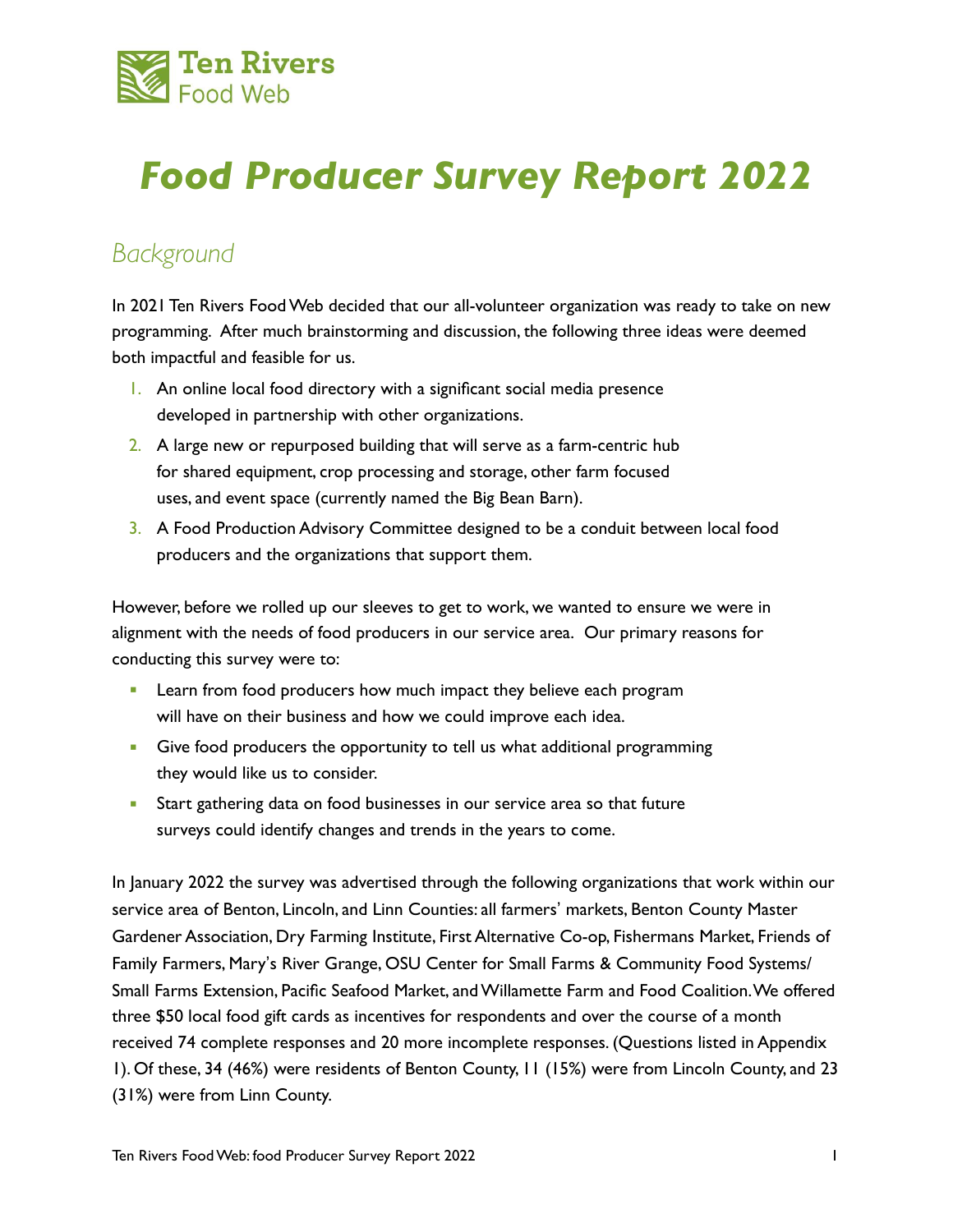The survey was divided into two parts: 1) questions about respondents' food businesses, and 2) questions about current and proposed Ten Rivers Food Web programming. Key findings are summarized below.

## *Key findings about respondents' food businesses:*

### *Foods produced*

Fresh vegetable growers were most strongly represented among our respondents; this may represent a high proportion of vegetable growers among local food businesses or it may represent a bias in our survey outreach and in historical familiarity with TRFW. We did, however, receive responses from a wide range of local food businesses, including fisherfolk, beekeepers, livestock producers, dairies, mushroom farms, orchards, seed growers, and restaurants/retailers.

### *Sales channels*

Taken together, direct sales to consumers – in the form of CSAs, farm stands, market booths, and pre-order sales – supplied the majority of food production income to respondents' businesses, with wholesale to restaurants, retailers, or distributors representing a much smaller proportion.

Just under 40% of respondents reported conducting all of their sales in Benton, Lincoln, and Linn counties, and another quarter reported conducting over half of their sales in these three counties. One-fifth reported no local sales, indicating that we did reach a subset of local food producers who cater primarily to regional or national markets.

#### *Business scale*

Nearly two-thirds of responding businesses had no employees, and only 11% had more than five employees. This is in keeping with the TRFW focus on small- to medium-sized growers, but it appears that larger businesses may have been under-represented in our responses – possibly due to a lower response rate or to the difficulty in routing the survey link to the appropriate personnel in a larger operation.

Our respondents further indicated that, on average, less than half of their total income derived from food production activities or other food-adjacent pursuits (e.g. agritourism), with many also working another job or having substantial outside income.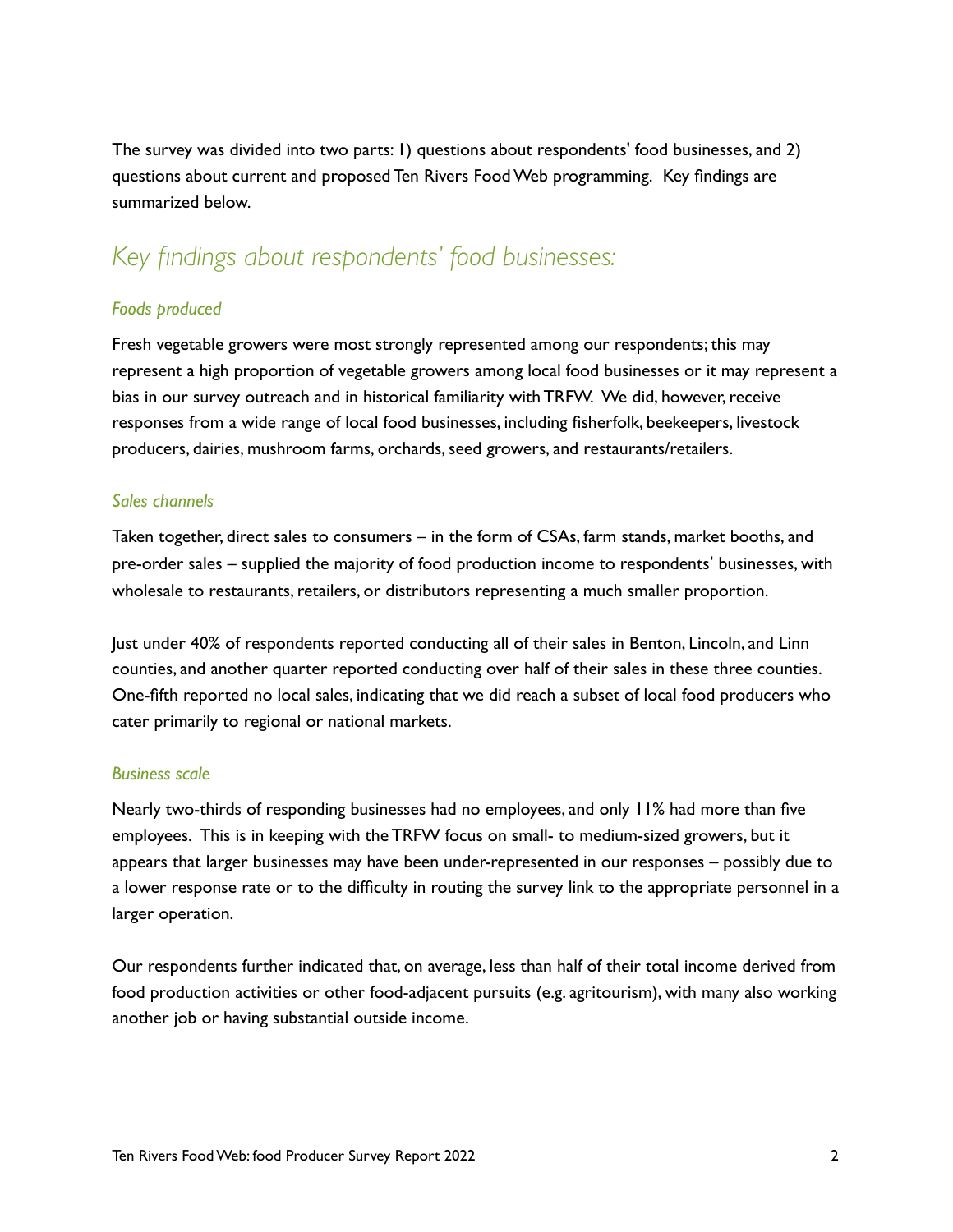#### *Business age*

We asked respondents to classify the age of their business as less than five years, 5-10 years, 11-20 years, or 21+ years. Responses were more or less equally distributed across the four categories with 21-33% in each group. The 5-10 year group was slightly over-represented.

### *Weather/climate impacts*

We asked respondents if their business had been impacted by recent extreme events. Last summer's heat wave was most impactful, affecting nearly 60% of businesses. By comparison, 40% have been adversely affected by recent drought, 25% by wildfire/smoke, and 15% by flooding. Many respondents experienced multiple impacts, with fewer than one third reporting that they have not been significantly impacted by recent weather/climate extremes.

### *TRFW Programming feedback themes*

Overall we received positive feedback towards both current and proposed programs. The most common feedback we received was that respondents had never heard of the Soil Amendment Sale or Fill Your Pantry. We were not at all surprised by this feedback because we purposefully set out to reach beyond our community with this survey and we were clearly successful. Respondents suggested more promotion to reach a wider audience and more outreach for the Fill Your Pantry event to increase the number of vendors. While we would gladly increase the reach of both events, we cannot do so without more volunteers or contractors. We are squarely sitting in this conundrum and are working to determine how we could grow these events in a way that makes sense.

The second theme throughout the survey is that what works for the valley is not the same as what works for the coast. Our service area extends from the Cascades to the coast, from Linn to Benton and Lincoln Counties. On one hand, that region can feed us a wide variety of foods: from grains, beans and produce, all the way to seafood. On the other hand, the needs and challenges of a grower in east Linn are very different from those of a grower in the coastal range. TRFW was founded in the valley and the current leadership all live in the valley. However, we are working to learn more about and better meet coastal needs.

### *Current Program - Soil Amendment Sale*

The annual Soil Amendment Sale began in 1987, and Ten Rivers Food Web has organized the program for the past nine years. This pre-order, bulk-purchasing event provides volume discounts to small-scale growers. Organic soil amendments, soil mixes/ingredients, cover crop seeds, pest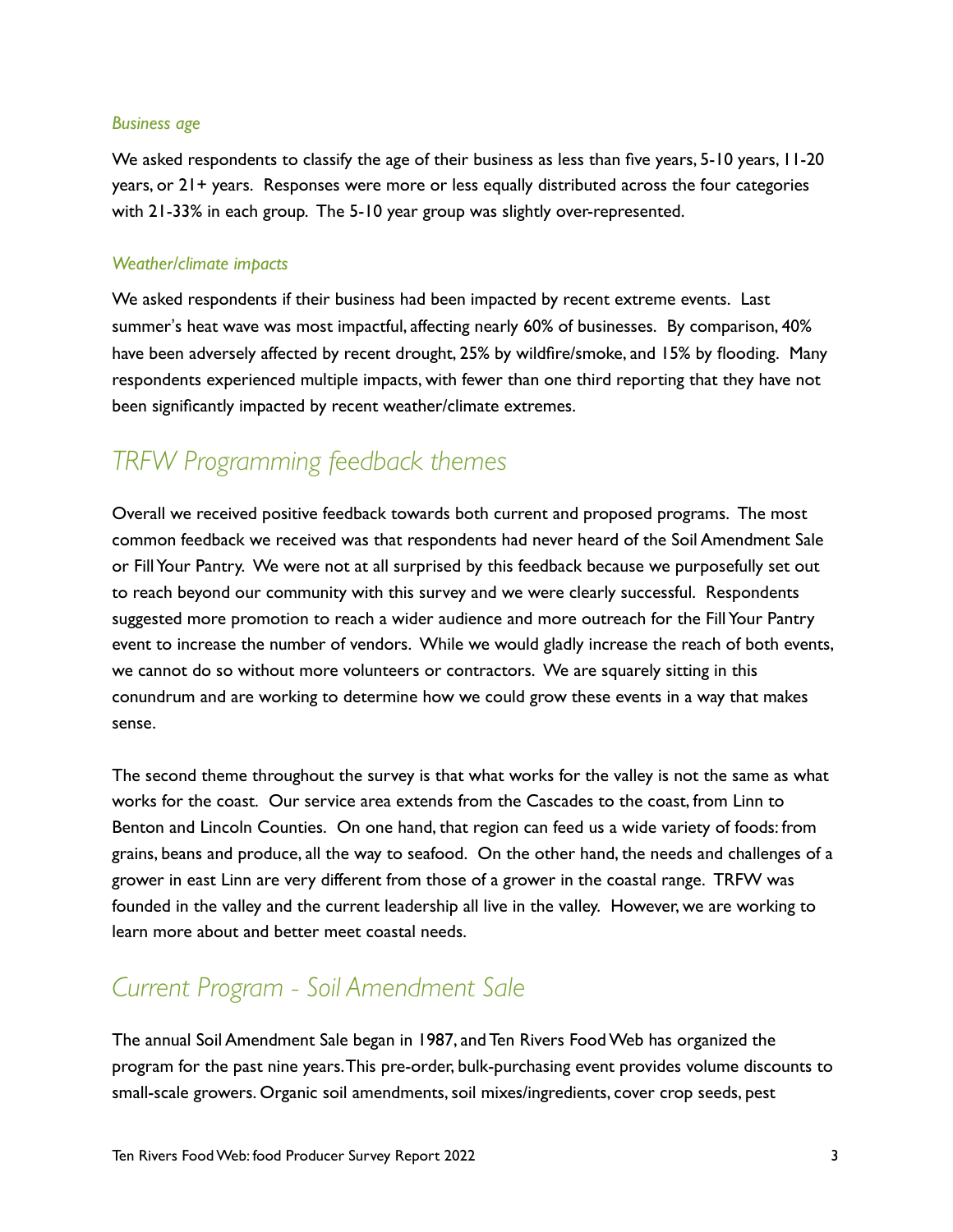controls and more can be pre-ordered during the entire month of January for pick-up in a drivethrough format in early March. The sale has experienced steady growth, and most recently, it distributed 120,000 pounds to 250 local farmers and gardeners in 2022.

On a scale of 1 to 5, how much does the Soil Amendment



A majority of respondents (53%) reported a moderate to strong benefit from the sale and shared comments like #This is a great resource for farmers and gardeners. Thank you!!!" On the other end of the scale, 44 respondents rated the sale as a 1 or 2, which is not favorable. However, when prompted to share how the Soil Amendment Sale could better serve them, 14 people shared they didn't even know about the sale or they heard about the sale too late. Some reported that their production scale was too large to benefit from the event, and others (e.g. fisherfolk, retailers, restaurants) simply had no use for soil amendments or related products. Beyond what was already noted in the current programming themes section, respondents shared the event would benefit them more if we:

- **Offered additional products beyond our current selection.**
- **Organized a bulk delivery to a Lincoln County location.**
- **EXECT** Held the event earlier or later in the season, or multiple times per year, to better match planning and planting schedules.

Although there is a practical limit to the number of products that can be offered, most of the specific suggested additions are available through our suppliers and can be accommodated. We would need to grow our capacity slightly or partner with a different organization in order to provide a coastal pickup location, but that is a possibility as soon as 2023. As for timing, the current scheduling is a compromise between those who would prefer earlier or later dates. .We have considered adding a late summer/early fall sale which would focus more heavily on cover crop seeds; this is also contingent on increasing our capacity, but it is a real near-term possibility.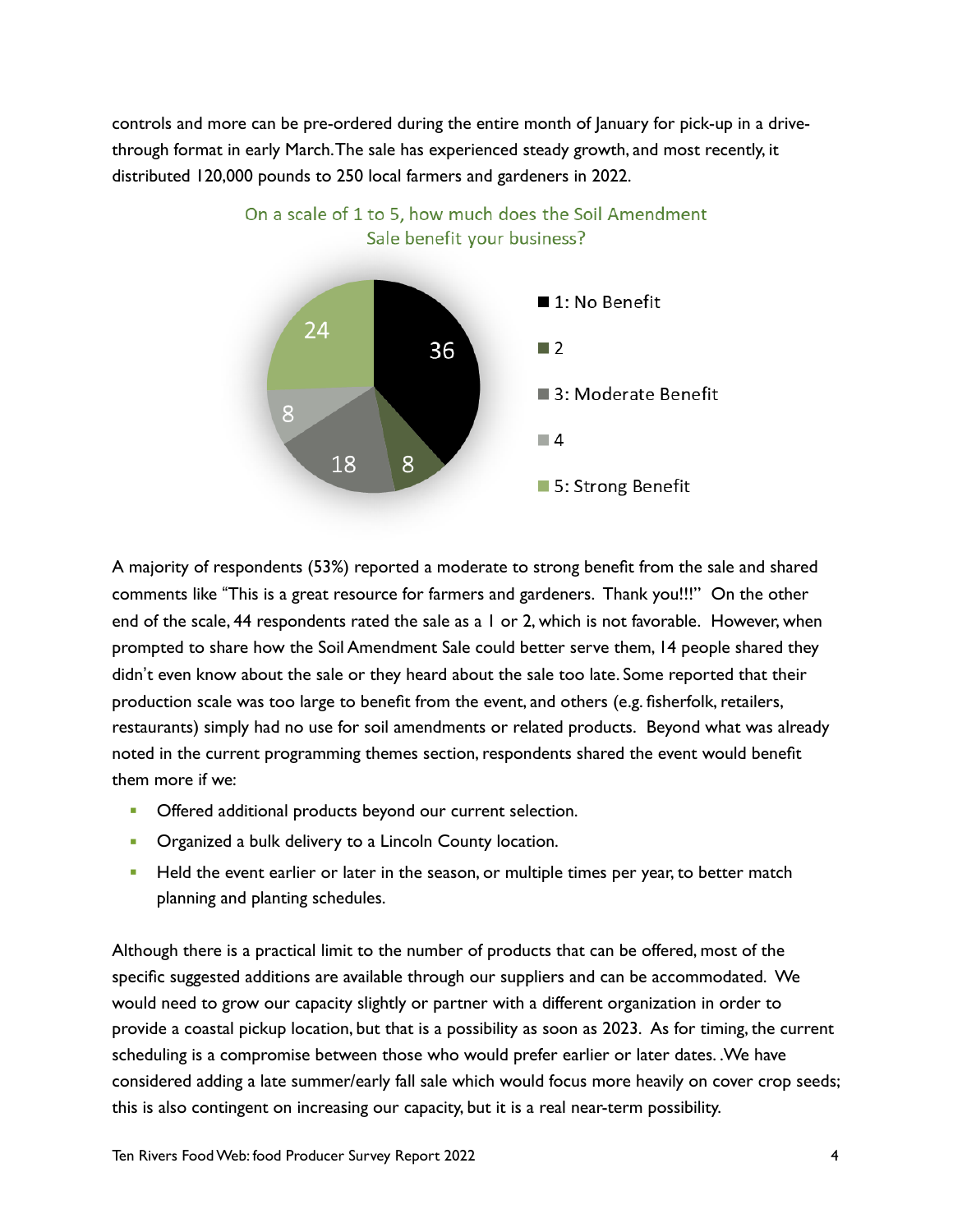### *Current Program - Fill Your Pantry*

Fill Your Pantry is a sales event for food producers who can provide large quantities of products, but don't have access to enough distribution channels to sell all of their products around harvest time. Fill Your Pantry includes an online sales phase as well as a one day market event. The intention behind the program is to help alleviate any issues producers might face with product storage and/or spoilage by getting it into people's larders and pantries. It's also a great way for producers to connect consumers with the many edible staples that are produced across the Willamette Valley and on the coast.



Since vendor capacity is limited by the size of available rental locations, only so many producers can participate, reducing the potential benefit to local producers. Therefore, it is not surprising that only 47% of respondents rated Fill Your Pantry between 3 and 5.

Beyond what was already noted in the current programming themes section, respondents:

- **Requested a venue closer to town**.
- **EXEQUESTED THE EVENT FORM AND INCREASE THE NUMBER OF VENDITS, especially for** grain.
- **■** Wanted to know ahead of time what will be for sale on the day of the event.
- Said "the event needs to attract more customers."
- **EXECT** Wished there were a couple of these a year rather than only one.
- **Requested a coast pick up site**.
- **EXECT** Asked for a tabling section to be added for food producers to promote their businesses such as a herdshare.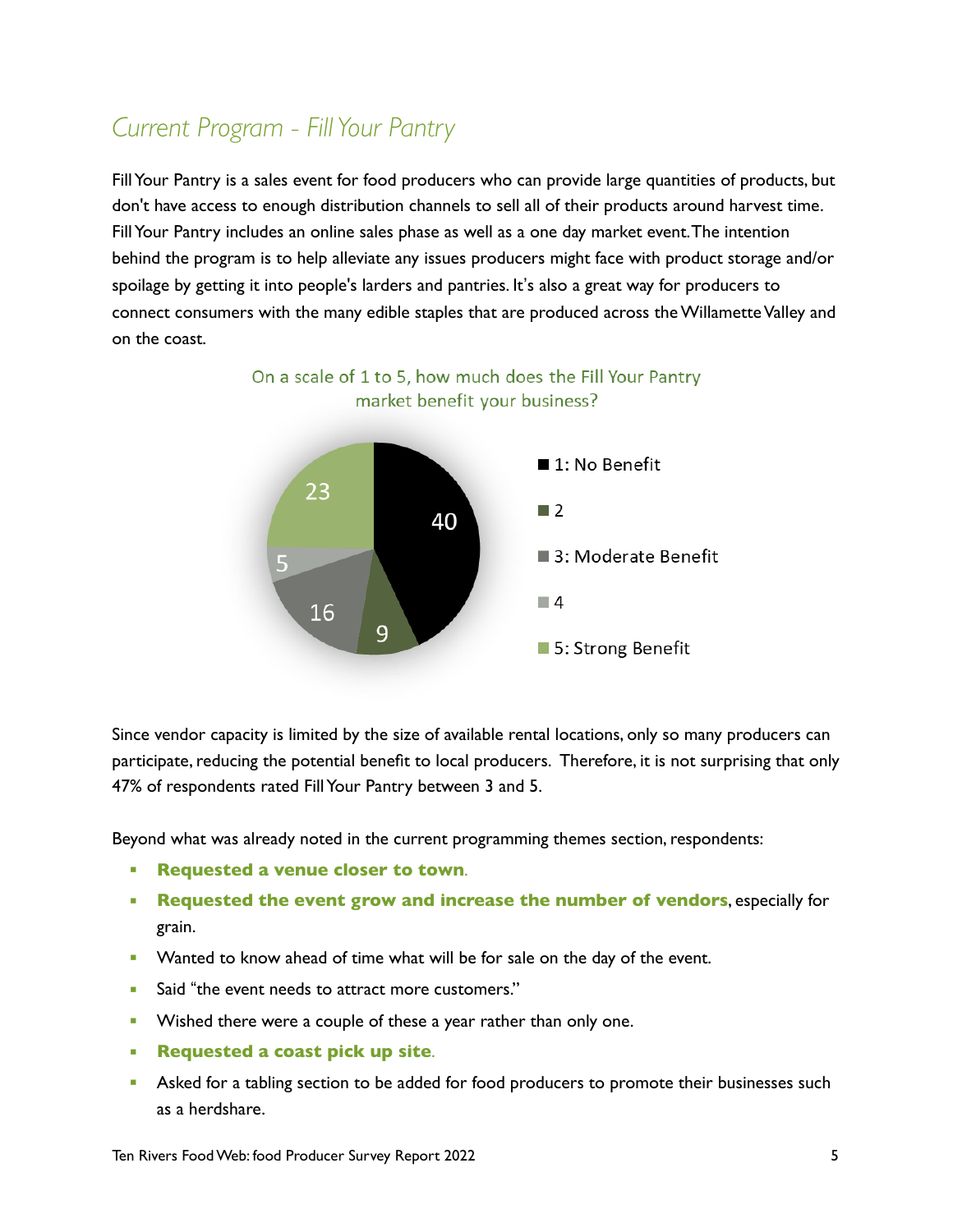■ Requested the addition of a pick-up option for pre-orders.

As already mentioned, Ten Rivers Food Web leadership supports growing this event, but would need to grow the planning committee in order to do so. For many years the event was located at the Benton County fairgrounds. At the onset of Covid-19, the fairgrounds took a hiatus from hosting events and we were fortunate to secure Peoria Gardens. Now that our community is operating close to business as usual, we will look at moving locations again. Another way to grow the event is to add a coastal pick up site as was suggested. Also of note are the many responses from producers that reflect their interests as current or potential FYP customers as well as as vendors, which indicates that in our local food system, folks play multiple roles, and we can serve food system participants in multiple capacities.

### *Proposed Program - Online Local Food Directory*

We plan to partner with other organizations in our three-county area to conduct a thorough inventory of all food producers and create an online local food directory, allowing people to easily discover local food available in their neighborhoods and communities while also building ongoing connections and communications between TRFW and food producers.



On a scale of 1 to 5, how much would an Online Food

The Online Local Food Directory received the most positive feedback of any of our present or proposed projects, with 84% of respondents indicating a moderate to strong benefit to their food business. However, there was also concern about how "this seems to be a duplicate project. Many directories already exist for Oregon farms." We definitely agree there are many directories out there, which is why we want to reach out to existing directories and see how we might partner with them to create a dynamic network pushing information to the community with a sense of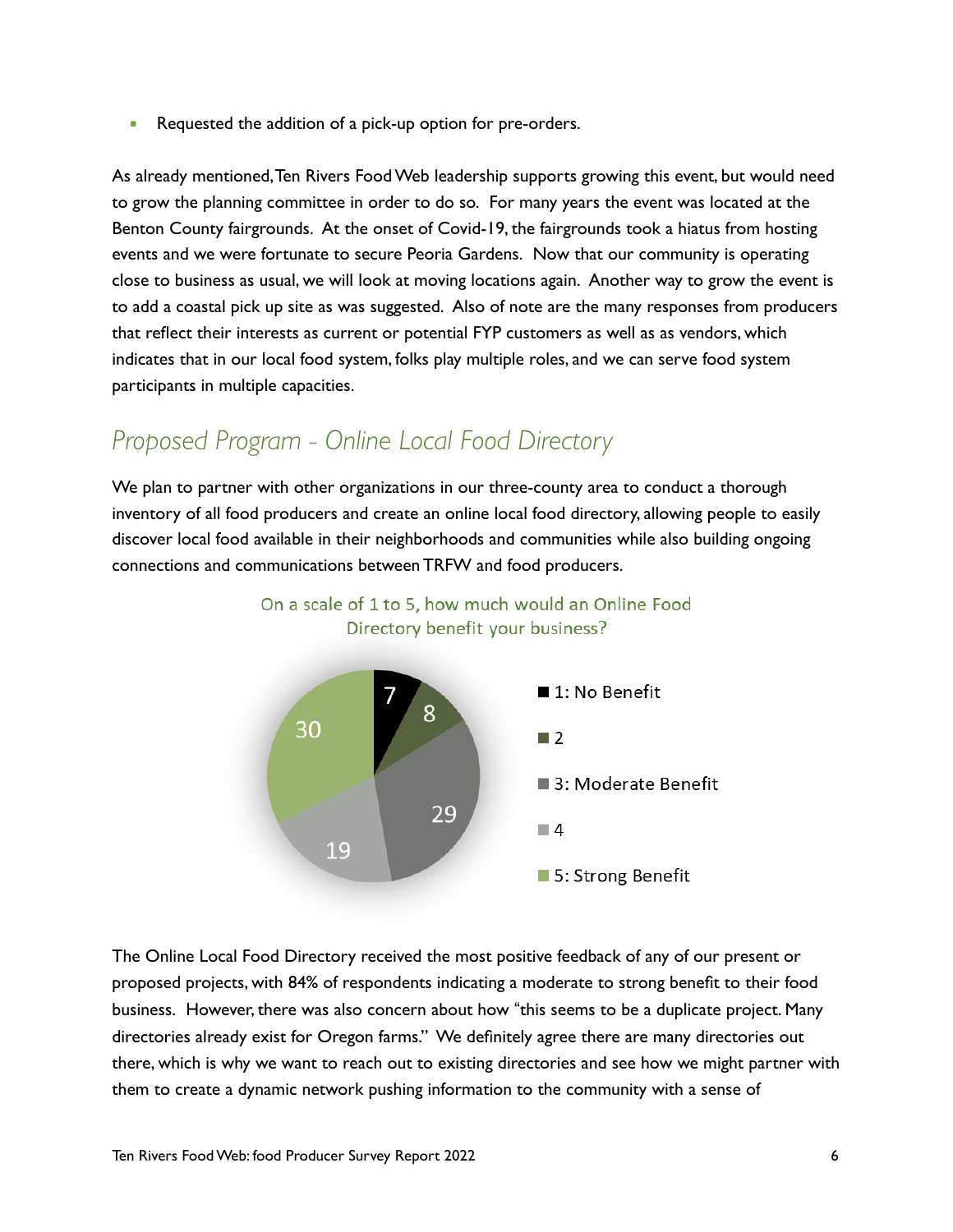immediacy. Other than emphasizing the importance of stellar promotion and annual updates, respondents requested we include:

- Highlights of Black, Indigenous, and farmers of color.
- <sup>"</sup>A section about each business . . . management practices, where they source the food from if processing" etc..
- **Community supported agriculture (CSAs).**
- "Make it for both farmers to connect with farmers and consumers to farmers."
	- a spot to share grafting material for specific varieties
	- a spot for equipment for sale or trade
- **E-commerce and drop site info.**
- **EXEDENT** Information for institutional buyers (i.e. restaurants, schools, and hospitals).

We also heard from a few producers that would appreciate such a directory because they no longer use social media and this could help them reach a similar audience. And lastly, there were a few people who do not wish to have any online presence at all.

### *Proposed Program - Big Bean Barn*

With the Big Bean Barn, we envision a large new or repurposed building that will serve as a farmcentric hub for shared equipment, crop processing/storage, other farm focused uses, and event space. Our aim is to support local growers in producing higher caloric storage crops, such as beans, grains, and flour, at a higher volume and lower price for customers by facilitating space and equipment sharing and by securing funding to reduce the cost burden on farmers.



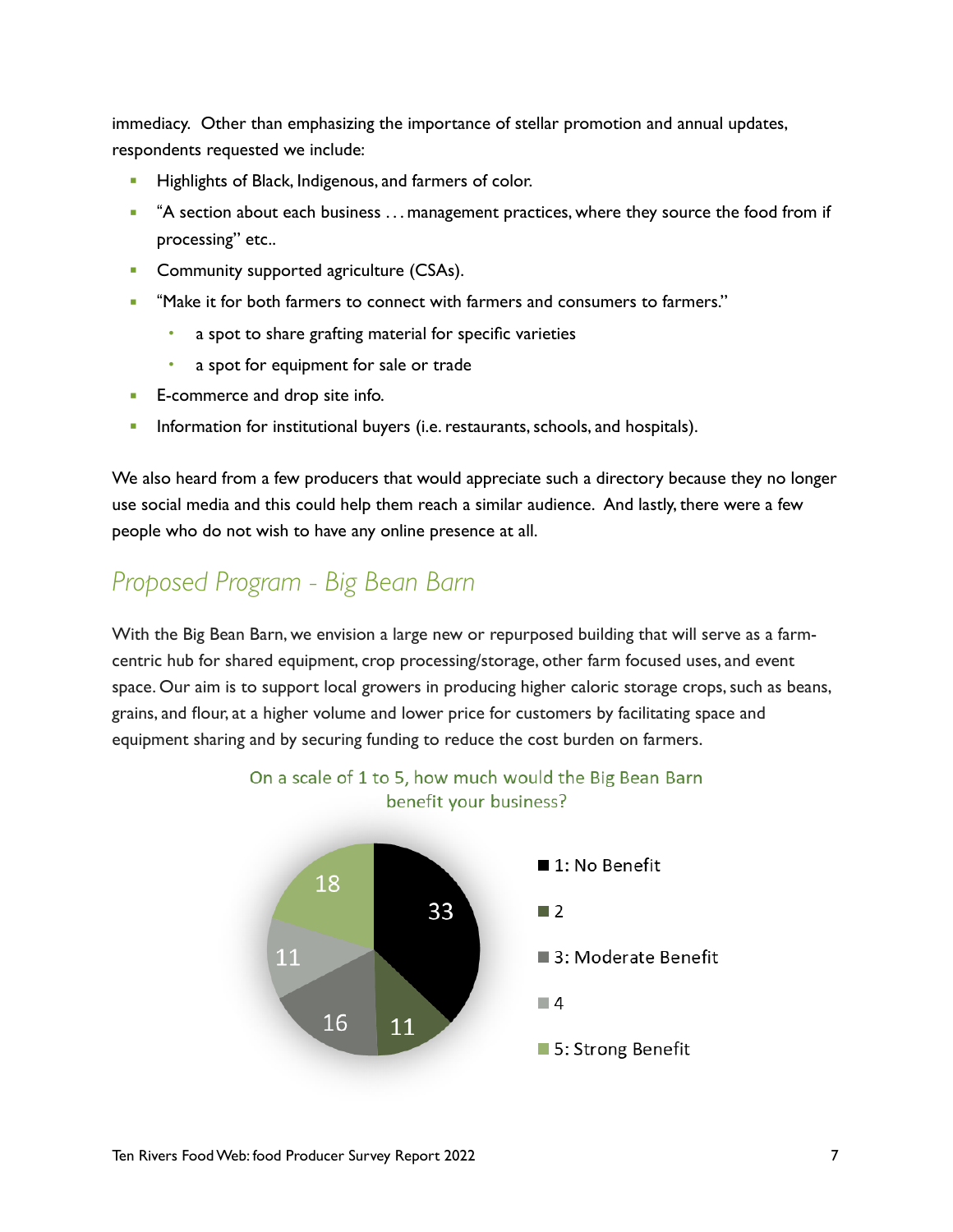A slight majority (51%) of respondents indicated that they would receive a moderate to strong benefit from this project - similar to our existing sale events. In addition, when asked "if local infrastructure such as the Big Bean Barn existed, would you change your production to include more high-calorie staple products," 12% said yes, 36% said maybe, and 52% said no. Our takeaway here is that we need to do more inquiry. Numbers of producers who might participate in or benefit from the project would likely change depending on which crops the Big Bean Barn supported, the location, the quality of the equipment purchased, and the cost to growers to participate.

In addition, respondents requested we include the following:

- **EXEDENTIFY Capabilities/functions: Cold storage for produce, freezer storage for meat, freeze dryer or** large scale dryer, commercial kitchen for animal and food processing, a shared wash and pack facility with DEQ approved waste water handling, partner with local Tribes to support food storage of Native First Foods, a cooperative grain facility for animal producers.
- **Equipment:** Bean threshers/cleaners, community cider press, combine, lime spreading rigs, manure spreaders, "seeding equipment for smaller scale grazing operations would be a great asset to help with quality land stewardship," what's needed to support production of organically grown flour, drill for cover crop establishment, mobile biochar "machine," hazelnut cracking, and trailers for transporting community tools or compost.
- **EXP** Connections: "It would be nice to have a Farmer's co-op. A local place for people to gather to share ideas and outlets for continuing to grow their farm success." Option to consolidate purchases of mulch, drip tape, and plug trays, plus reduce shipping costs.
- **EXP** Community support: "Have shares which would help with costs, maybe food boxes or ability to also rent equip or some such payback."

The Big Bean Barn is still in the early stages of project development, and it is clear that the local food community has a wide range of needs that they would like to be fulfilled by this project. As we bring more producers into the planning process, we hope to be able to accommodate as many of these needs as possible, though we will inevitably have to limit the scope of the project in order for it to be financially realistic. We should also note that respondents ranked the program based on how it was written, depending upon where the scope lands support could increase or decrease.

## *Proposed Program - Food Producer Advisory Committee*

The Food Producer Advisory Committee (FPAC) would create a conduit for TRFW and other organizations to 1) learn the unique needs of food producers in our service area, 2) be advised on how we can best support those food producers, 3) collect program feedback, and 4) cultivate TRFW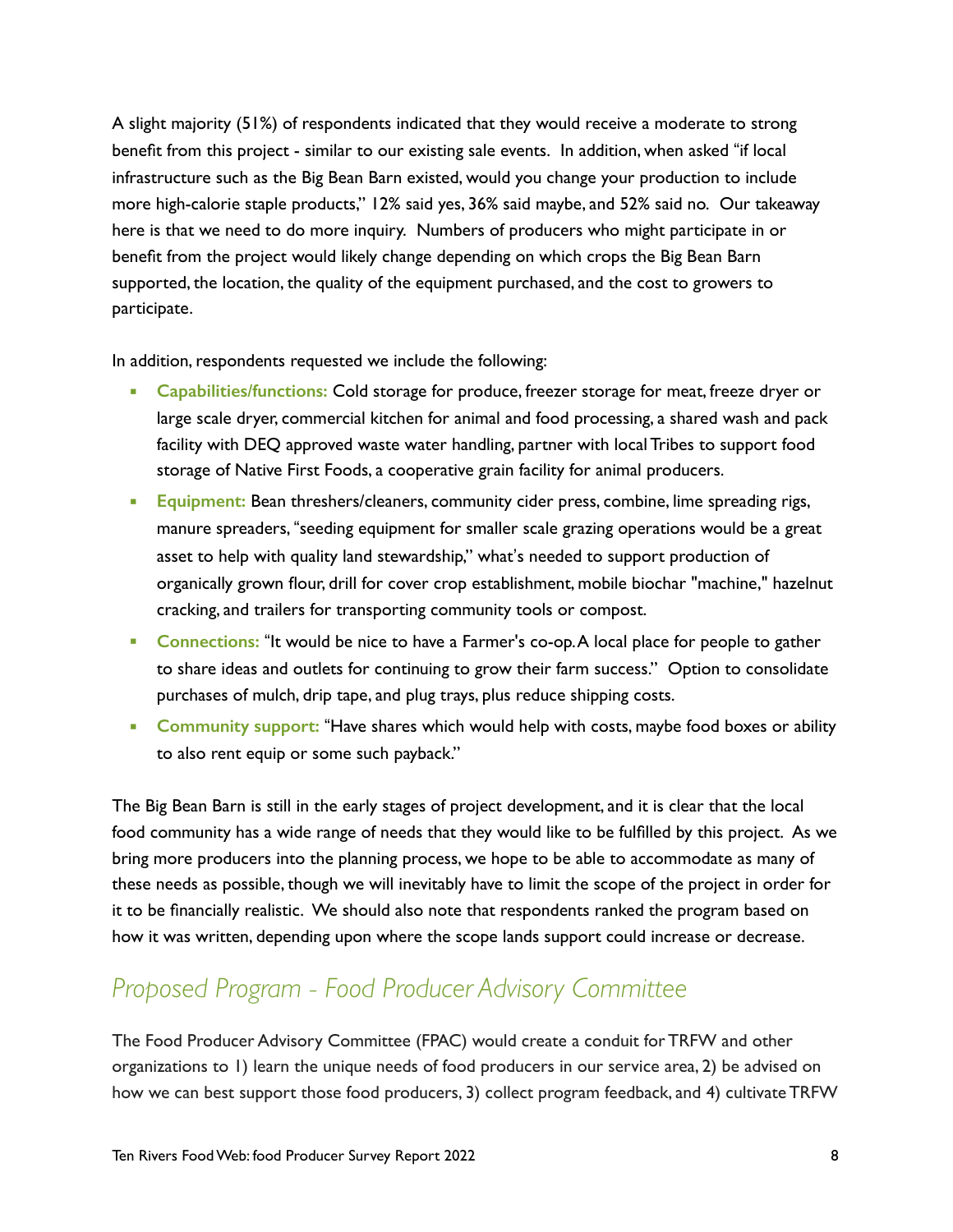ambassadors in the community. The commitment would be a one-year term with meetings occurring four times per year.



On a scale of 1 to 5, how much would a Food Producer Advisory Committee benefit your business?

Two-thirds (66%) of respondents indicated that they would receive a moderate to strong benefit from a FPAC, and 58% of respondents said they would participate in or would consider participating in a pilot FPAC meeting 3 times in a year. Food producers are extremely busy folk and the fact that 49 producers would or would consider participating is staggering. We are excited to see this significant demonstration that producers in our community want to make connections and work in collaboration.

Other than a shout out to include small meat producers and seed growers, we received two entirely on point suggestions to:

- "Try to get out of the small farm bubble and reach across the aisle."
- **Establish a coastal FPAC: "Honestly the valley does not service the coast in meaningful ways** and we need our own advisory committee and programming, rather than being thrown in as an afterthought."

We wholeheartedly agree that the FPAC is just the opportunity to create a space for all producers to come together, reach beyond what's comfortable and familiar and work to create a robust local food system fed by all shapes and sizes of producers and for all shapes and sizes of consumers. And if we prioritize establishing a coastal FPAC, we could learn the unique needs and challenges of coastal producers and determine how we can best implement any effort to meet those needs.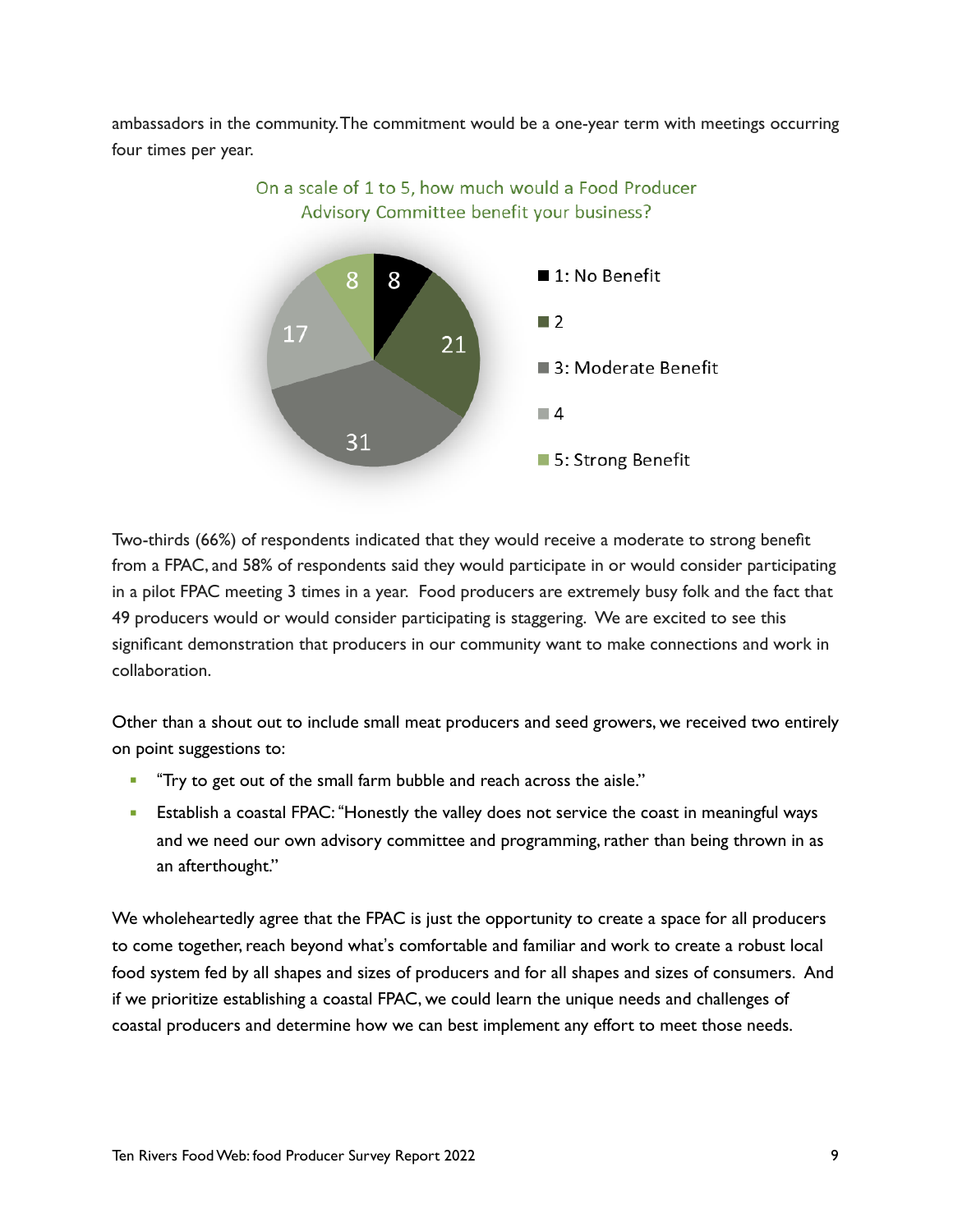### *What else can we do?*

Our final question gave respondents an open-ended opportunity to share their thoughts and ideas. We asked "What could we do to support your business? Have you faced any barriers that we could address on a local level? Do you have suggestions for future projects? Or really, any other input you'd like us to hear?"

Several respondents repeated here what they already shared prior. In addition, we received a wide array of new suggestions which we organized into the following categories: advertising and sales, food producer connections, financial support, infrastructure, and technical assistance.

### *Advertising & Sales*

- **Help with marketing and advertising.**
- **•** "Grow the consumer market that buys local."
- **•** Write and promote "a farmer feature of the month" series. Interview producers, from small to large businesses, to help the community get to know who produces their food.
- **•** Create "an easy way to sell, especially with an online presence, e-commerce for any food producers that want to sell direct to consumers."

### *Financial Support*

Farmers need funding for infrastructure builds. Licensing and regulatory requirements ask the moon of producers without providing much guidance or any avenues to pursue funding (beyond adding debt). We need grant funding for business development objectives."

### *Food Producer Connections*

- **E** Establish a farmer mentorship program "since we are just starting out, I would like some stories, or lessons learned from other folks who have been in the production business for a while."
- **■** "Create a more robust community of small farmers, maybe by creating some social events where we could just hang out and talk."
- **•** Organize seed exchanges.
- **EXEL THES** "farmers share and find workers at the busiest times of year."

### *Infrastructure*

**EXECUTE:** Sufficient, quality, educated meat processing options.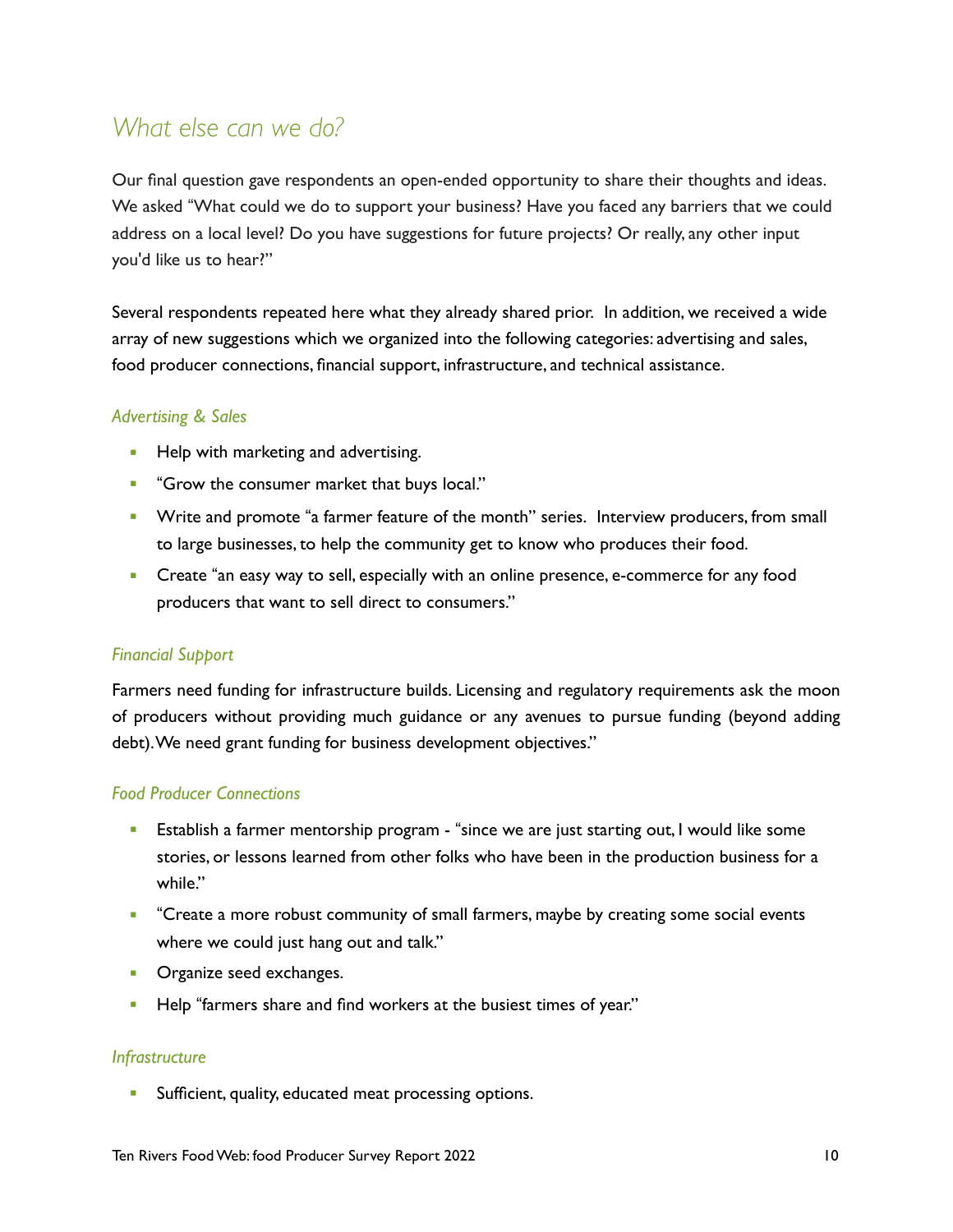- **A USDA mobile slaughter/butcher.**
- **A meat cooperative for sales by the cut.**
- **A local food aggregator in our area similar to Lane County Bounty.**
- **EXECO** Coordinated delivery.

### *Technical Assistance*

- **•** "One thing we have struggled with as a starting small business is figuring out all the legal and financial aspects. Making sure we have all the right insurances, coverage, labels, and record keeping."
- **Repair days/trainings.**
- **·** Information on value added product regulations.
- **Grant writing so local small farms can access government funding.**
- **•** Spanish language support.

### *Conclusion*

We are very grateful to all the food producers that took the time to complete our survey. We heard resoundingly from you that we should continue to do more outreach and expand our Fill Your Pantry event and Soil Amendment Sale. We also learned that 51-84% of respondents would experience moderate to strong benefit from each of our proposed programs, which is both encouraging and exciting. As an all-volunteer organization aiming to be a connector and convener we can't do everything shared with us, but we will use this valuable feedback to guide the development of our new projects in the months and years ahead. We also wish to thank Dashiell Hock, Amy Hoover, Mark Luterra, Deborah Miller, and Kirsten Miller for their contributions to the survey and report.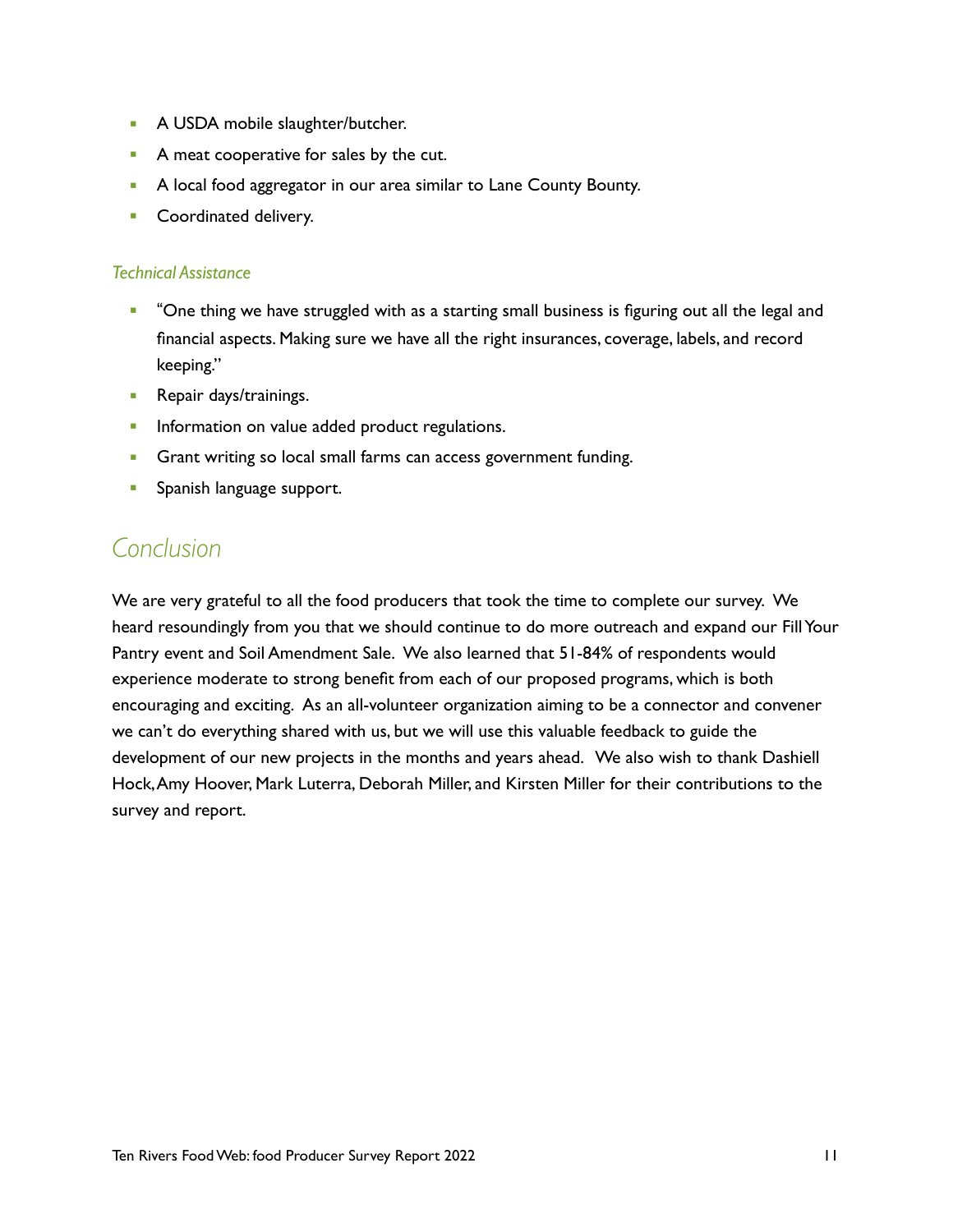# *Appendix 1: Survey Questions*

### *Ten Rivers Food Web - Current Programs*

The Soil Amendment Sale started in 1987 and for the past nine years Ten Rivers Food Web has organized it. This pre-order, bulk-purchasing event provides volume discounts to small-scale growers. Organic soil amendments, soil mixes/ingredients, cover crop seeds, pest controls and more can be pre-ordered in January for pick-up in a drive-through format in early March. The sale has experienced steady growth, distributing 100,000 lbs to 230 local farmers and gardeners in 2021. Preordering is available now and until January 31st.

- **On a scale of I to 5, how much does the Soil Amendment Sale benefit your business?**
- **EXED** How could the Soil Amendment Sale better serve you and your specific needs?

Fill Your Pantry is a sales event for food producers who can provide large quantities of products, but don't have access to enough distribution channels. It includes an online sales phase as well as a one day market event. Our intention is to help alleviate any issues you might face with product storage and/or spoilage by getting it into people's larders and pantries. It's a great way to connect consumers with the many edible staples that are produced across the Willamette Valley and on the coast.

- On a scale of 1 to 5, how much does the Fill Your Pantry market benefit your business?
- **EXEDENT HOW COULD the Fill Your Pantry market better serve you and your specific needs?**

### *Ten Rivers Food Web - Proposed Programs*

We plan to partner with existing directories and stakeholders to create a(n online local food) directory that includes all food producers, regardless of size or product type, as well as a dynamic social media network to ensure its robust use.

- On a scale of 1 to 5, how much would an Online Local Food Directory benefit your business?
- Do you have ideas or suggestions we should consider for this project?

The Big Bean Barn will be a large new or repurposed building that will serve as a farm-centric hub for shared equipment, crop processing/storage, and other farm focused uses, and event space. Our vision is to support local growers in producing higher caloric storage crops, such as beans, grains, and flour, at a higher volume and lower price for customers by facilitating space and equipment sharing, and securing funding to reduce the cost burden on farmers.

- On a scale of 1 to 5, how much would the Big Bean Barn benefit your business?
- **•** If local infrastructure such as the Big Bean Barn existed, would you change your production to include more high-calorie staple products?